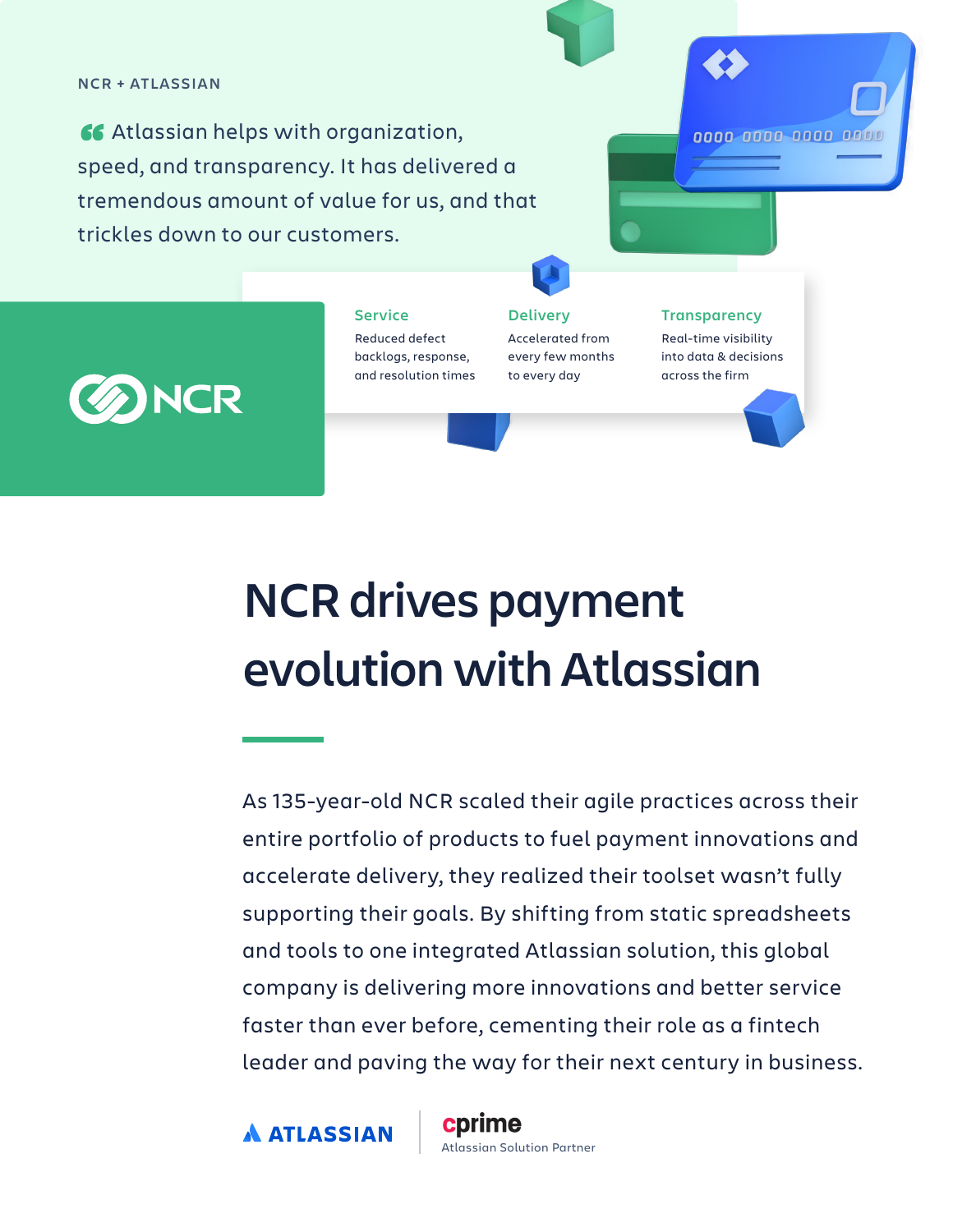#### **INDUSTRY** Fintech

**LOCATION** Headquarters in Atlanta, GA

**COMPANY SIZE** 36,000

**SOLUTION PARTNER Cp[rime](https://www.cprime.com/)**

#### **ATLASSIAN PRODUCTS & APPS**





**Confluence** Document collaboration



As technology has changed the way consumers buy and companies sell in nearly every industry, some sectors have found it easier than others to remain competitive. Those who struggle the most tend to be mature industries that have historically relied on manual operations and personal service, such as banking, hospitality, and retail – precisely the industries NCR serves. As the #1 global point-of-sale (POS) software provider for retail and hospitality and the #1 provider of multi-vendor ATM software, NCR is not only helping their clients bridge their digital and physical operations, but also doing the same for themselves with the support of agile and Atlassian.

In 2015, after over a century in business, NCR's leadership team made the bold decision to pursue a digital transformation to ensure that the established company could continue to innovate, compete, and keep clients happy. This transition included modernizing not only their technology, but also their processes.

In iterative stages, NCR's engineering teams shifted from waterfall to agile, and from static spreadsheets and tools to an integrated Atlassian solution, enabling them to deliver more innovation, faster than ever before. From evolving their hardware-centric business to a software and services company; to developing a self-checkout payment solution for one of the largest retailers within days; to rapidly creating contactless payment technologies when the coronavirus hit; NCR has leveraged their new processes and platforms to cement their spot as a fintech leader and pave the way for their next century in business.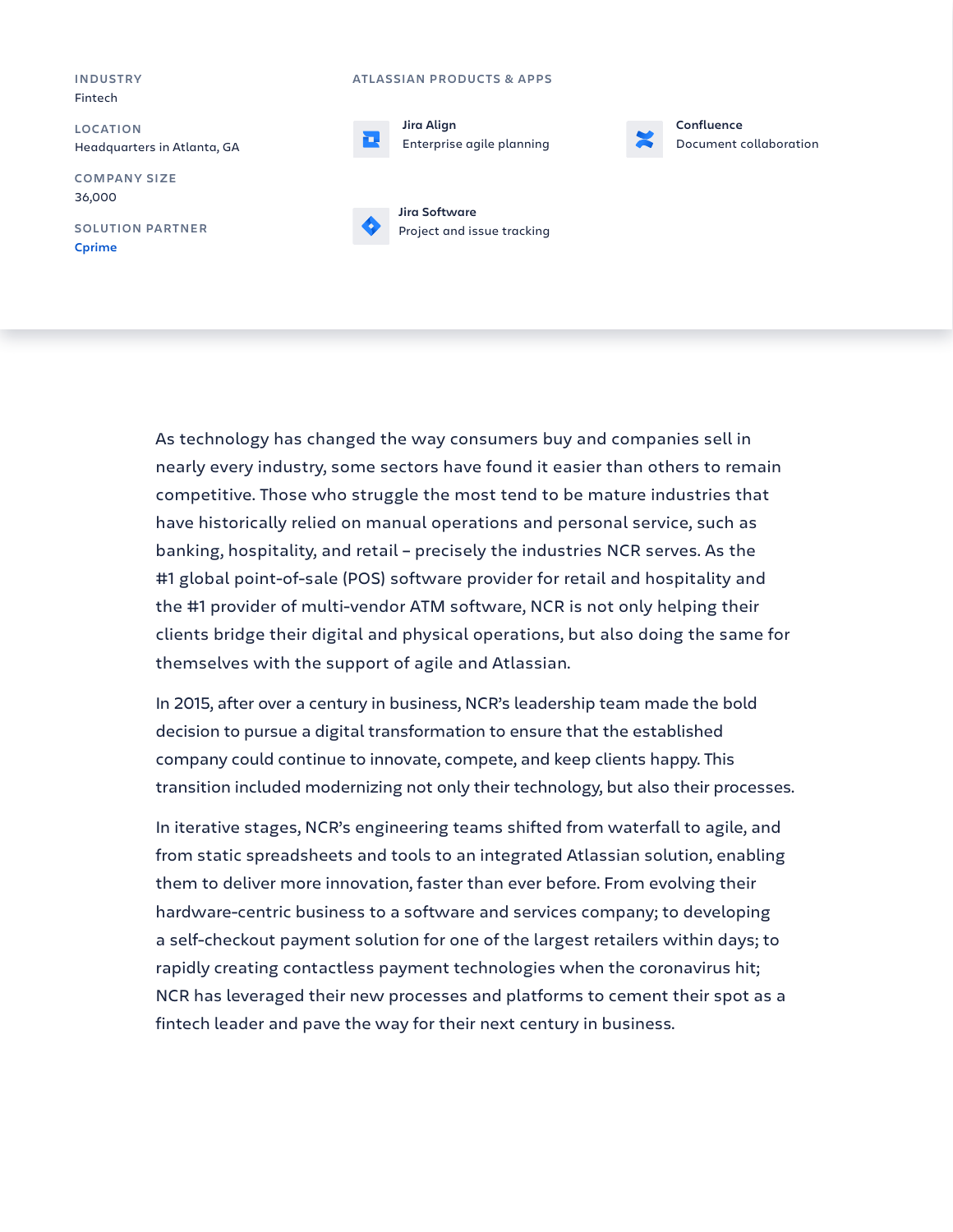We have thousands of highly motivated engineers with modern skills, but they were mostly relying on spreadsheets and Smartsheets to keep up with tasks. We wanted to take all that grunt work out of it so the teams could really focus on producing value for our clients.

**ARTHUR MELOY** VP of Innovation and Development Transformation

# **Necessity is the mother of invention**

When you've been in business long enough, you get used to adapting to change and uncertainty. Whenever NCR has faced a major challenge that would knock most companies down, they've instead evolved and come back stronger, better serving their customers and their employees – the drivers of their innovation.

As NCR adopted agile to fuel their innovation and accelerate delivery, the engineering team established consistent practices, such as working in quarterly program increments, and ceremonies, such as sprint planning, standups, and sprint reviews with demos. During this process, they realized their toolset wasn't fully supporting their efforts and goals. "We're always trying to deliver

fast, innovate fast, and create awesome customer experiences. It often comes down to people, processes, and tooling," says Arthur Meloy, VP of Innovation and Development Transformation. "We have thousands of highly motivated engineers with modern skills, but they were mostly relying on spreadsheets and Smartsheets to keep up with tasks. We wanted to take all that grunt work out of it so the teams could really focus on producing value for our clients."

# **One solution, speaking everyone's language**

When NCR began their scaled agile transformation, engineering was using Confluence to store knowledge, Jira Software to track tasks and issues, and spreadsheets to roll up their data into a master view for product owners and leadership. NCR was the first enterprise business to use Jira Align (formerly AgileCraft) when they adopted it in 2015 to support their Scaled Agile Framework (SAFe) transformation, but it wasn't until 2017 that they fully embraced it with training and support from Solution Partner Cprime.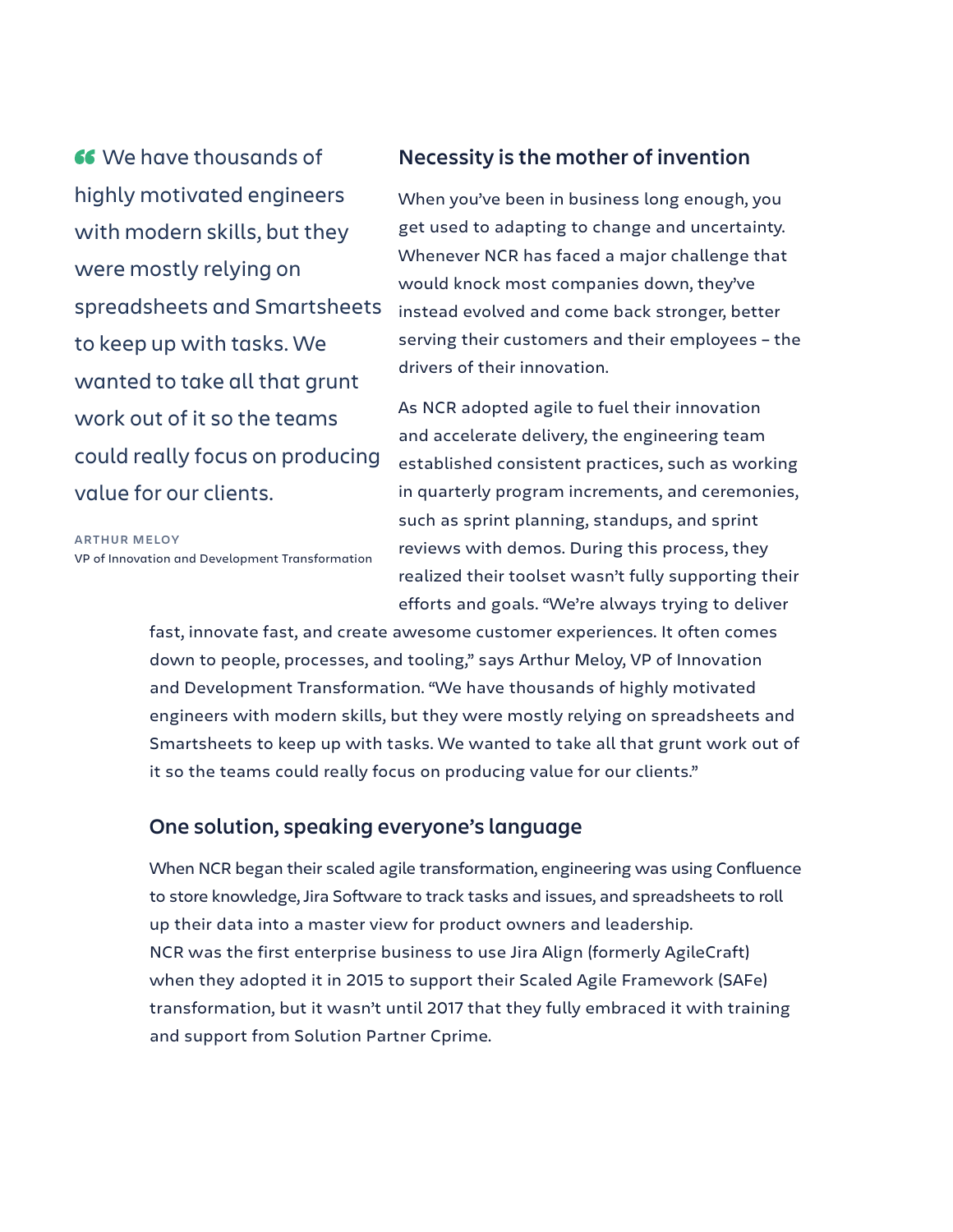"We were using Jira Software to do agile planning and operate day to day as an engineering team, but we needed a better way to bubble up big projects to a higher level and coordinate between projects with different timing, dependencies, and change management," Arthur says. "We started to adopt Jira Align to glue it all together so we could see one view of all the solutions and dependencies, and the cascading effect of each change. That helps us make informed decisions, like whether we want to re-allocate people to meet a date or let it slip while knowing the implications."

Since going all-in on Jira Align, NCR has used it in tandem with Jira Software and Confluence to keep all stakeholders in lockstep throughout strategic planning and daily execution.

As NCR's product team receives market and customer feedback that informs fixes, improvements, and new solutions, product managers and product owners use Jira Align to create requirements for program increments, then break them down into epics and stories. That information automatically cascades to Jira Software, where engineers plan and execute sprints, using Confluence along the way to create documentation and collaborate. Slack notifications are triggered anytime something changes in Jira Software, so all users can maintain passive awareness and visibility into changes that may have downstream effects.

Since all of the solutions are integrated with each other, each stakeholder can access the information they need, from the tool of their choice, in a way that makes sense to them. Engineers spend the majority of their time in Jira Software, which transfers data from their tasks and tickets into GitHub for seamless deployment, as well as back to Jira Align for planning and coordination. Product owners rely on that data to manage their programs and portfolios. Engineering managers use filters to track capacity and delivery timelines for their line of business and prioritize what their team will work on next. As these leaders report back to executives, they use Jira Align "walls of work" to show high-level roadmaps, quickly evaluate progress, and make informed decisions.

"Jira and Jira Align really complement each other," Arthur says. "Our engineering team lives and breathes in Jira every second of the day, but it's almost like Kryptonite to our product owners. They really value getting business requirements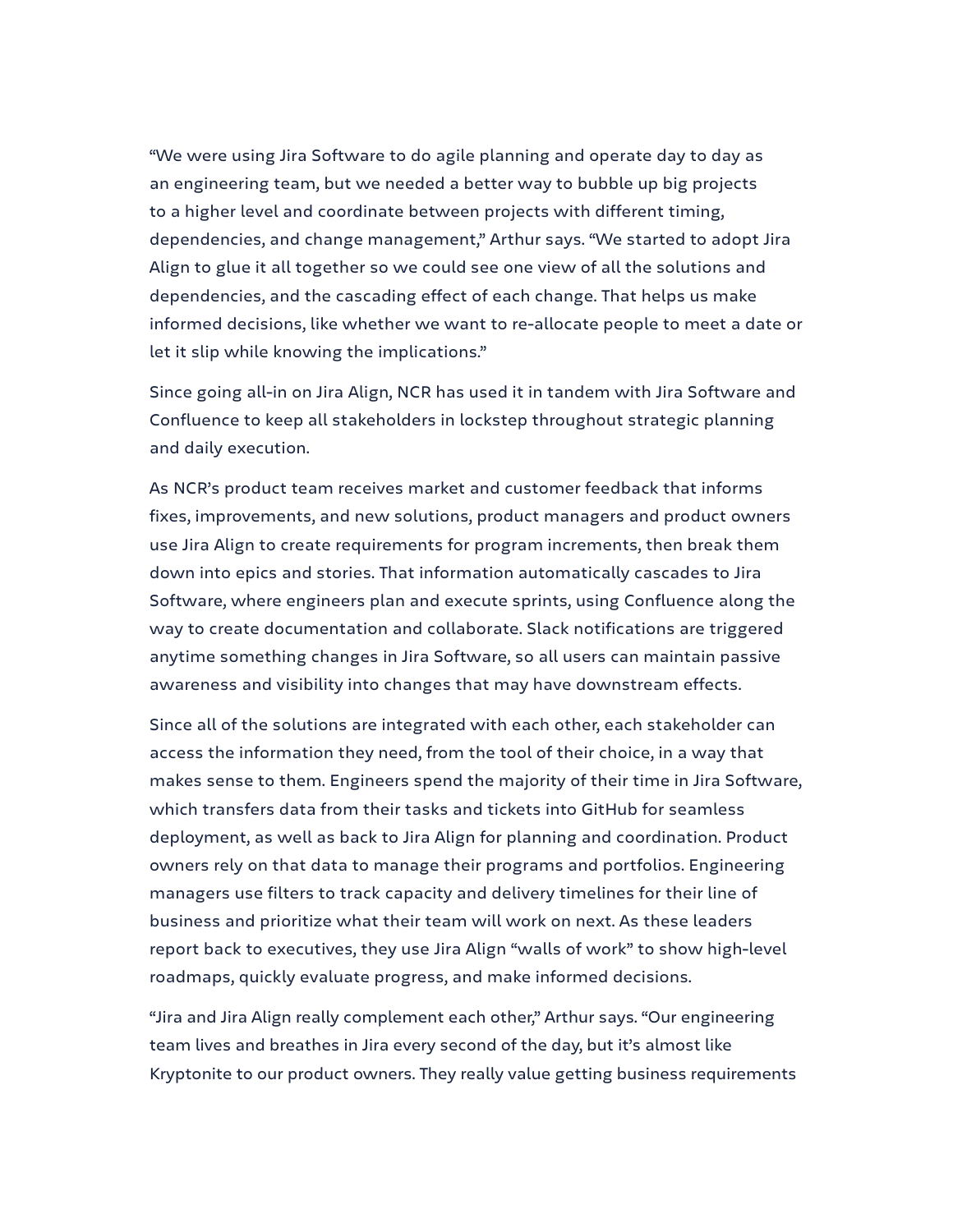66 When you're presenting to executives or doing quarterly business reviews with managers, you're not going to go deep into Jira. The walls of work within Jira Align depict roadmaps and boards in a way they understand and quickly see how our teams are delivering on their commitments.

#### **ARTHUR MELOY**

VP of Innovation and Development Transformation

from it, but Jira Align has been a bridge that provides a view they can relate to. Similarly, when you're presenting to executives or doing quarterly business reviews with managers, you're not going to go into Jira. The walls of work within Jira Align depict roadmaps and boards in a way they understand and can quickly see how our teams are delivering on their commitments."

As engineers iterate and priorities shift, Atlassian helps the team adapt while minimizing risk. Arthur explains, "In our world of spreadsheets, it was a real pain to make changes. With Jira Align, everything is front and center. There's always something new that comes into sprints. With Jira Align, we can see our capacity and have a conversation about whether we're going make a sacrifice to accommodate the new priority."

# **Simple, made possible – and measurable**

While NCR has boasted a world-class engineering team for decades, the company now has the modern processes and platforms needed to continue delivering worldclass payment solutions for decades to come.